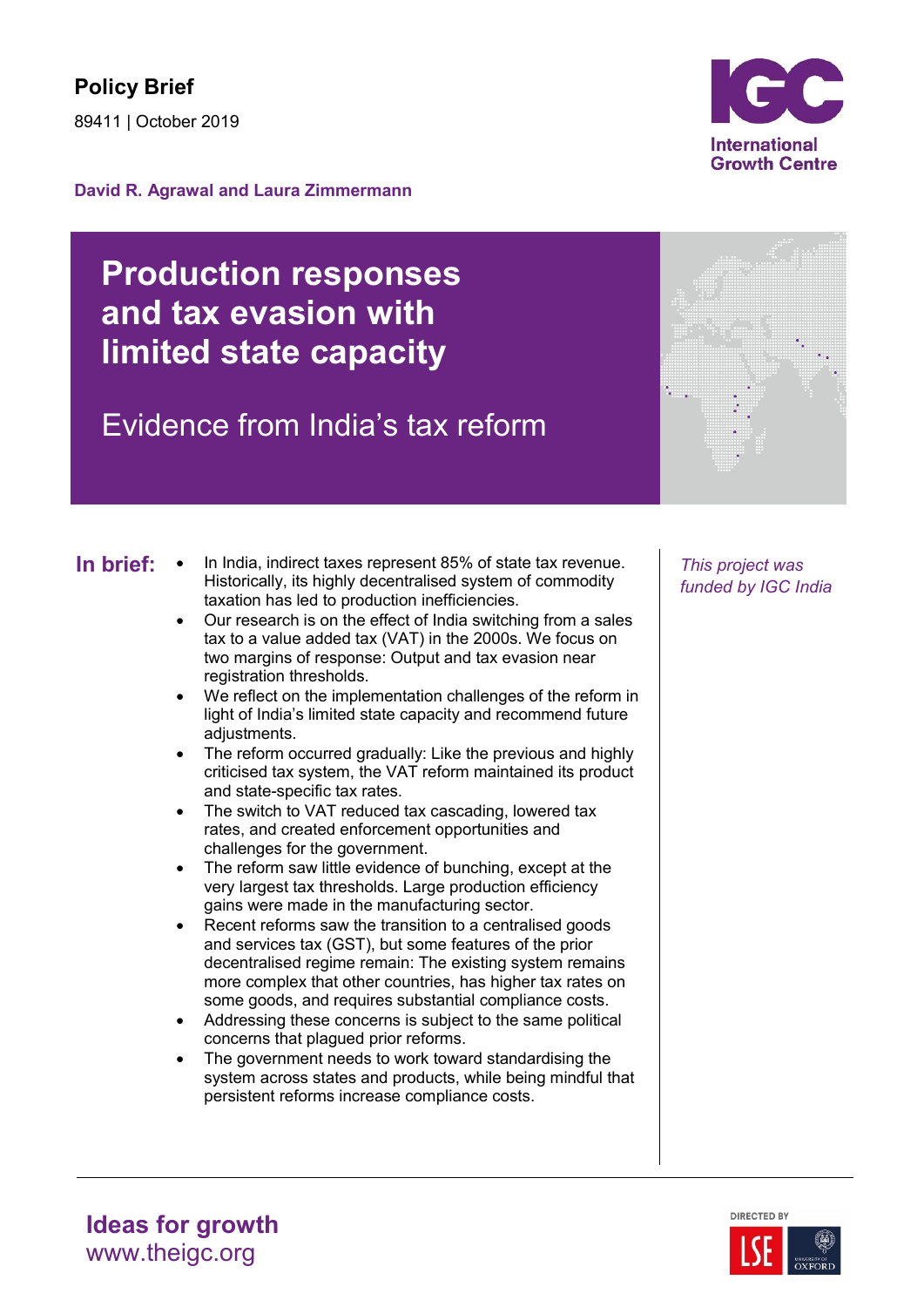## **Overview of the research**

In India, indirect taxes (of which commodity taxes are the largest component) represent 85% of state tax revenue. Considering their prominence, understanding the effects of these taxes on efficiency and evasion is of paramount importance. Historically, India's highly decentralised system of commodity taxation has led to production inefficiencies. **The sales tax system historically featured**:

- Substantial tax cascading (double taxation),
- very high rates of taxation because of its first point of sale levy,
- incentives for manufacturers to shift production past the first point of sale, and
- hundreds of commodity specific tax rates and regulations that varied by Indian state.

During the 2000s, states replaced what a panel of Indian experts called an "archaic, irrational and complex" sales tax system with value added tax (VAT). Although this new tax system is not entirely similar to European-style VAT, many experts regarded it as an improvement on the prior structure. Although this reform reduced tax cascading, high rates of taxation, and incentives to shift production, VAT maintained its product and state-specific tax rates.

Against this backdrop, we ask: *What is the effect of switching from a sales tax to VAT in a country with limited tax capacity?* In particular, we focus on two margins of response: The response to output and tax evasion near registration thresholds.

## **Background: Institutional details and evidence**

Here we highlight several key institutional features of tax under both the sales and VAT systems:

- By the late 1990s and early 2000s the sales tax system differed widely across states, based on a mixture of administrative convenience, ad hoc measures to increase tax revenues, and measures to attract firms to their state (or to particular areas within a state).
- Under the sales tax, taxation at the first point of sale required very high rates to raise the same amount of revenue as would be generated under an equivalent retail sales tax system.
- This also led many states to tax inputs in the production process, which in turn were denied credits against the manufacturing stage, resulting in the double taxation of industrial inputs and machinery, coupled with turnover taxes that were not deductible.
- As a result, policy advisors regarded the switch from a state sales tax to a state VAT regime as the most realistic first step towards a more efficient commodity tax system. However, as states were protective of their taxing powers, the central government reduced their demand for harmonisation of the state VAT systems.
- Thus, the switch to VAT occurred gradually and maintained many complexities present in the prior system, but substantially reduced the tax cascading aspects along with reductions in tax rates.

## **Research methodology and key findings**

We study the effect of India's switch from a sales tax to a VAT on output and evasion:

- To do this, we digitise the commodity tax rates and registration thresholds for all 36 states and union territories. In the process, we standardise the tax rates across commodities and states from 2001 to 2016. Then, we merge these data to firm level survey data from the Annual Survey of Industries.
- To identify the effect of the reform on production, we exploit the staggered implementation of VAT across states by comparing early adopting states to late adopting states.
- We study the change in gross sales due to the transition and find *a 20% increase in production efficiency five years after the tax reform*.
- To identify tax evasion responses, we study whether it appears that an excessive number of firms bunch just below the tax registration threshold. We find *little evidence of bunching except at the very largest tax thresholds*.